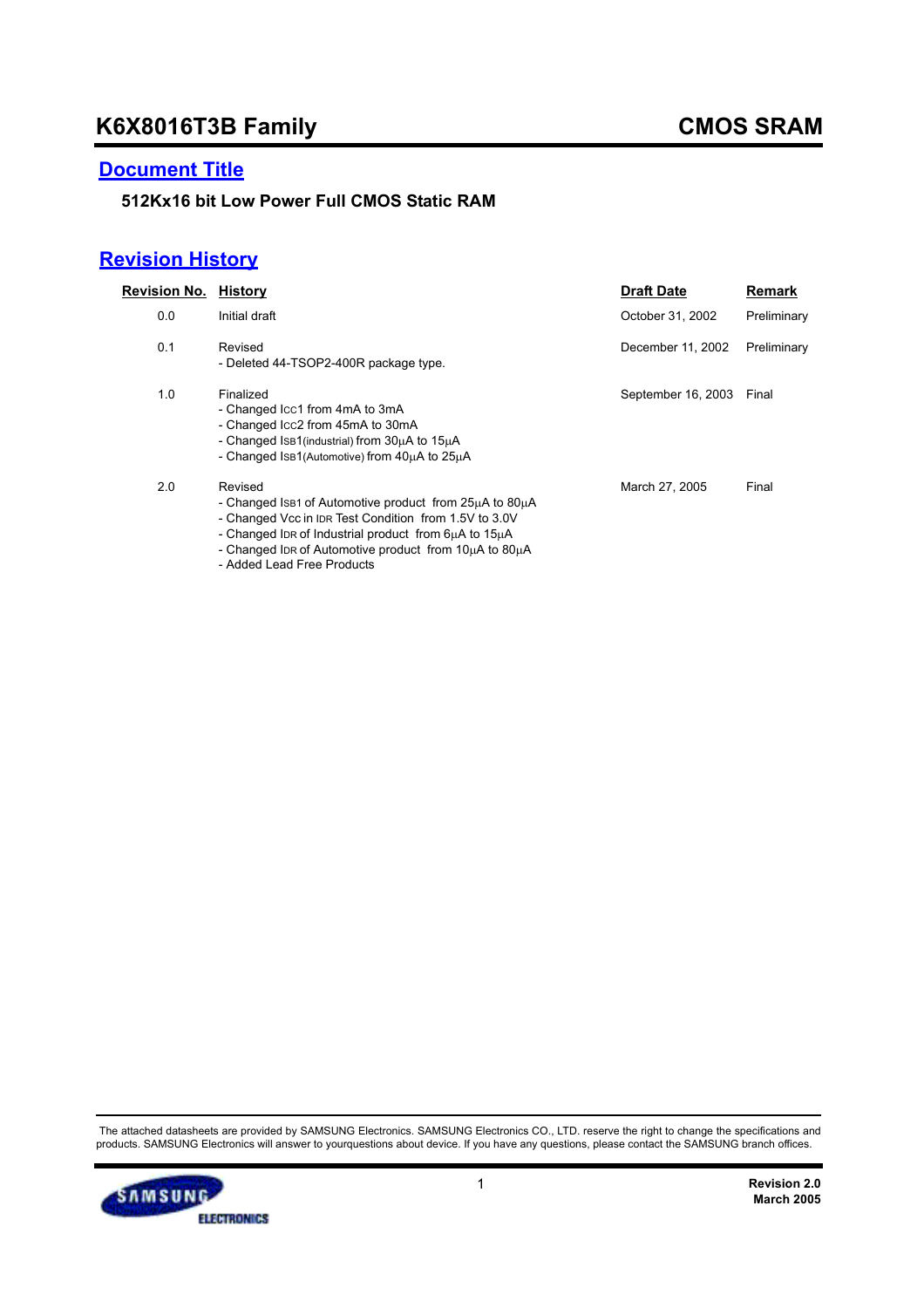## *512Kx16 bit Low Power Full CMOS Static RAM*

### **FEATURES**

- Process Technology: Full CMOS
- Organization: 512K x16
- Power Supply Voltage: 2.7~3.6V
- Low Data Retention Voltage: 1.5V(Min)
- Three state outputs
- Package Type: 44-TSOP2-400F

### **PRODUCT FAMILY**

### **GENERAL DESCRIPTION**

 The K6X8016T3B families are fabricated by SAMSUNG′s advanced full CMOS process technology. The families support various operating temperature range for user flexibility of system design. The families also support low data retention voltage for battery back-up operation with low data retention current.

|                       |                                |                  |                       |                               | <b>Power Dissipation</b>        |                 |  |
|-----------------------|--------------------------------|------------------|-----------------------|-------------------------------|---------------------------------|-----------------|--|
| <b>Product Family</b> | <b>Operating Temperature</b>   | <b>Vcc Range</b> | <b>Speed</b>          | <b>Standby</b><br>(ISB1, Max) | <b>Operating</b><br>(Icc2, Max) | <b>PKG Type</b> |  |
| K6X8016T3B-F          | Industrial(-40~85 $\degree$ C) | $2.7 - 3.6V$     | 55 <sup>1</sup> /70ns | 15 <sub>µ</sub> A             | 30 <sub>m</sub> A               | 44-TSOP2-400F   |  |
| K6X8016T3B-Q          | Automotive( $-40 \sim 125$ °C) |                  | 70 <sub>ns</sub>      | 80 <sub>u</sub> A             |                                 |                 |  |

1. This parameter is measured with 50pF test load (Vcc=3.0~3.6V).

### **PIN DESCRIPTION**

| A4                     |                |          | 44 | A5              |
|------------------------|----------------|----------|----|-----------------|
| A3                     | $\overline{c}$ |          | 43 | A <sub>6</sub>  |
| A2                     | 3              |          | 42 | A7              |
| A <sub>1</sub>         | 4              |          | 41 | OE              |
| A <sub>0</sub>         | 5              |          | 40 | UB              |
| $\overline{\text{cs}}$ | 6              |          | 39 | īΒ              |
| 1/                     | 7              |          | 38 | I/O16           |
| I/O2 I                 | 8              |          | 37 | I/O15           |
| I/O3 I                 | 9              |          | 36 | I/O14           |
| I/O4                   | 10             |          | 35 | I/O13           |
| Vcc [                  | 11             | 44-TSOP2 | 34 | Vss             |
| Vss l                  | 12             | Forward  | 33 | Vcc             |
| I/O5 [                 | 13             |          | 32 | I/O12           |
| 1/O6                   | 14             |          | 31 | I/O11           |
| 1/O7 I                 | 15             |          | 30 | <b>I/O10</b>    |
| UOS                    | 16             |          | 29 | 1/O9            |
| WE                     | 17             |          | 28 | A <sub>8</sub>  |
| A18                    | 18             |          | 27 | A <sub>9</sub>  |
| A17 [                  | 19             |          | 26 | A10             |
| A16                    | 20             |          | 25 | A11             |
| A15 l                  | 21             |          | 24 | A12             |
| A14 l                  | 22             |          | 23 | A <sub>13</sub> |
|                        |                |          |    |                 |

| Name          | <b>Function</b>     | <b>Name</b> | <b>Function</b>         |
|---------------|---------------------|-------------|-------------------------|
| CS            | Chip Select Input   | Vcc         | Power                   |
| <b>OE</b>     | Output Enable Input | Vss         | Ground                  |
| <b>WF</b>     | Write Enable Input  | UB          | Upper Byte( $I/O9~16$ ) |
| $An \sim A18$ | Address Inputs      | <b>LB</b>   | Lower Byte(I/O1~8)      |
| I/O1~I/O16    | Data Inputs/Outputs |             |                         |

### **FUNCTIONAL BLOCK DIAGRAM**



**SAMSUNG ELECTRONICS CO., LTD.** reserves the right to change products and specifications without notice.

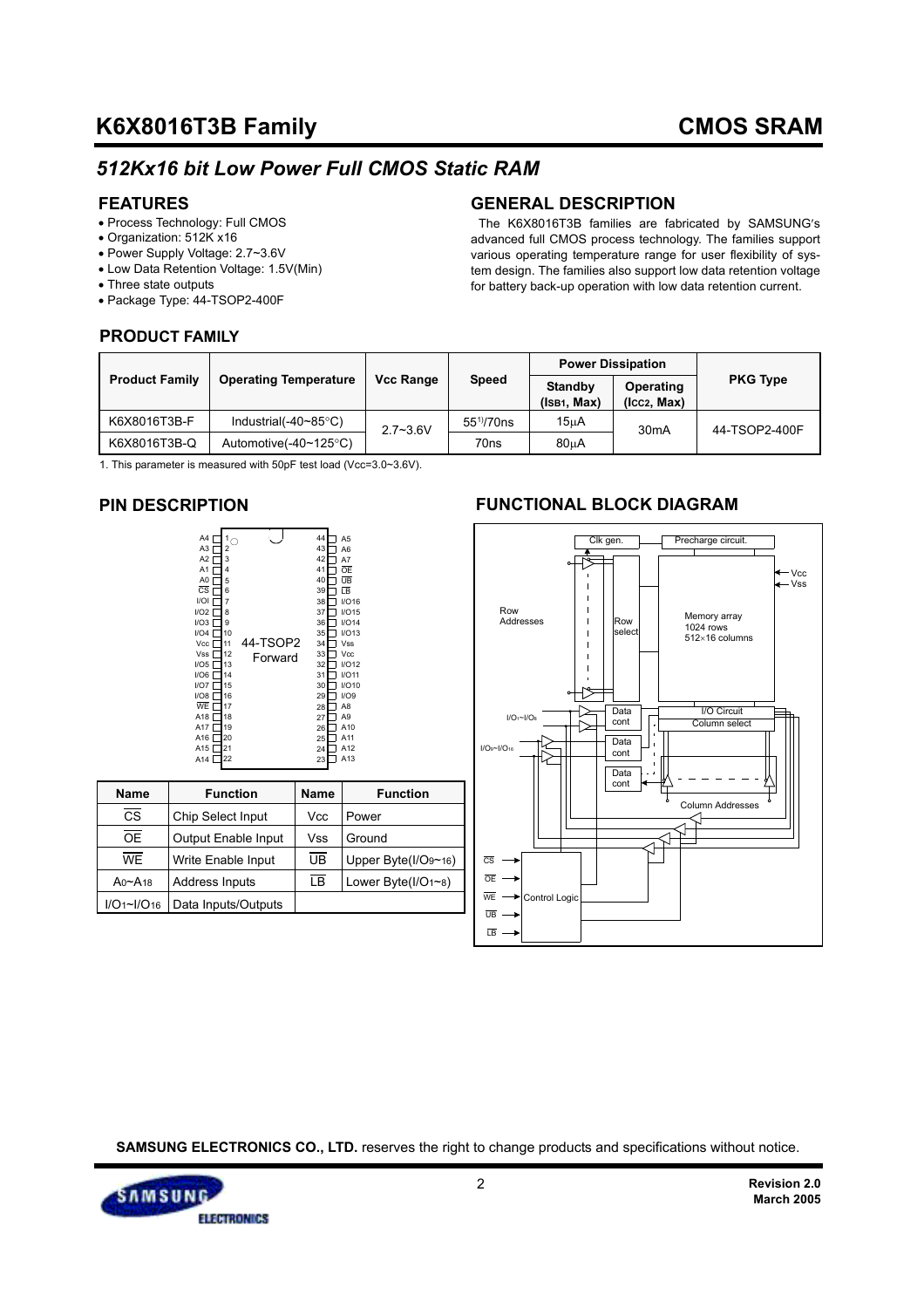### **PRODUCT LIST**

|                                                                              | Industrial Temperature Products(-40~85°C)                                                            | Automotive Temperature Products (-40~125°C) |                                                |  |  |
|------------------------------------------------------------------------------|------------------------------------------------------------------------------------------------------|---------------------------------------------|------------------------------------------------|--|--|
| <b>Function</b><br><b>Part Name</b>                                          |                                                                                                      | <b>Part Name</b>                            | <b>Function</b>                                |  |  |
| K6X8016T3B-TF551)<br>K6X8016T3B-TF70<br>K6X8016T3B-UF551)<br>K6X8016T3B-UF70 | 44-TSOP2-F, 55ns, LL<br>44-TSOP2-F, 70ns, LL<br>44-TSOP2-F, 55ns, LL, LF<br>44-TSOP2-F, 70ns, LL, LF | K6X8016T3B-TQ70<br>K6X8016T3B-UQ70          | 44-TSOP2-F, 70ns, L<br>44-TSOP2-F, 70ns, L, LF |  |  |

1. Operating voltage range is 3.0~3.6V 2. LF : Lead Free Product

### **FUNCTIONAL DESCRIPTION**

| <b>CS</b> | <b>OE</b> | <b>WE</b> | <b>LB</b> | <b>UB</b> | $I/O1 - 8$ | $I/O9 - 16$ | <b>Mode</b>      | <b>Power</b> |
|-----------|-----------|-----------|-----------|-----------|------------|-------------|------------------|--------------|
| H         | X         | X         | X         | X         | High-Z     | High-Z      | Deselected       | Standby      |
|           | H         | H         | X         | X         | High-Z     | High-Z      | Output Disabled  | Active       |
| L         | X         | X         | H         | H         | High-Z     | High-Z      | Output Disabled  | Active       |
|           |           | H         | L         | H         | Dout       | High-Z      | Lower Byte Read  | Active       |
|           |           | H         | H         |           | High-Z     | Dout        | Upper Byte Read  | Active       |
|           |           | H         | L         |           | Dout       | Dout        | Word Read        | Active       |
|           | X         |           |           | н         | Din        | High-Z      | Lower Byte Write | Active       |
|           | X         |           | H         |           | High-Z     | <b>Din</b>  | Upper Byte Write | Active       |
|           | X         |           |           |           | Din        | Din         | Word Write       | Active       |

Note: X means don′t care. (Must be low or high state)

### **ABSOLUTE MAXIMUM RATINGS**1)

| <b>Item</b>                        | Symbol                | <b>Ratings</b>                   | Unit | <b>Remark</b>            |
|------------------------------------|-----------------------|----------------------------------|------|--------------------------|
| Voltage on any pin relative to Vss | VIN. VOUT             | $-0.2$ to Vcc $+0.3$ (max. 3.9V) | v    | $\overline{\phantom{0}}$ |
| Voltage on Vcc supply relative to  | <b>V<sub>cc</sub></b> | $-0.2$ to $3.9$                  |      |                          |
| Power Dissipation                  | P <sub>D</sub>        | 1.0                              | W    |                          |
| Storage temperature                | Tstg                  | $-65$ to 150                     | °C   |                          |
| <b>Operating Temperature</b>       | TA                    | $-40$ to 85                      | ∘C   | K6X8016T3B-F             |
|                                    |                       | $-40$ to 125                     | °C   | K6X8016T3B-Q             |

1. Stresses greater than those listed under "Absolute Maximum Ratings" may cause permanent damage to the device. Functional operation should be<br>restricted to recommended operating condition. Exposure to absolute maximum ra

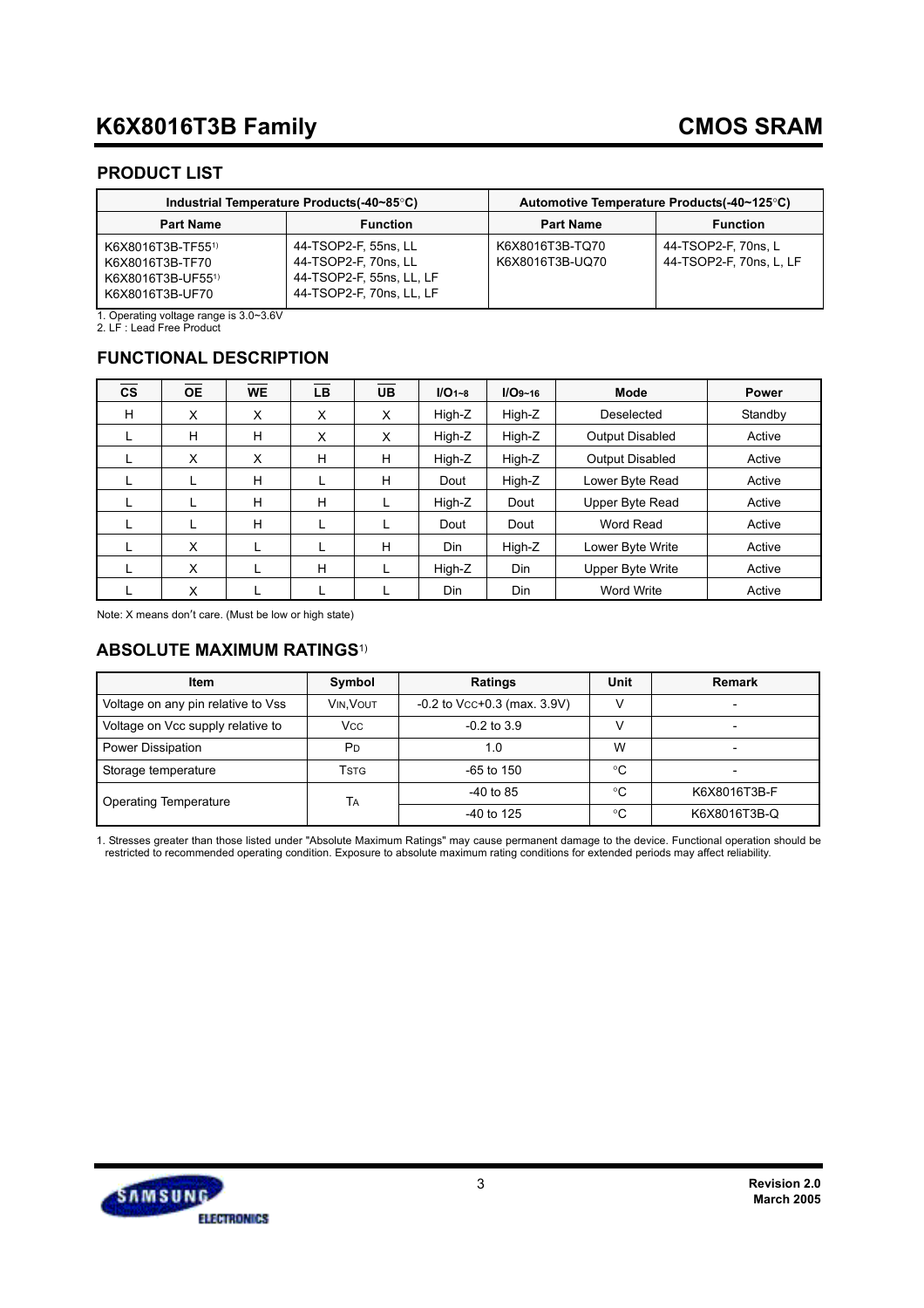### **RECOMMENDED DC OPERATING CONDITIONS**1)

| Item               | Symbol | Min        | Typ     | <b>Max</b>    | Unit |
|--------------------|--------|------------|---------|---------------|------|
| Supply voltage     | Vcc    | 2.7        | 3.0/3.3 | 3.6           |      |
| Ground             | Vss    |            |         |               |      |
| Input high voltage | Vıн    | 2.2        | -       | $Vcc+0.3^{2}$ |      |
| Input low voltage  | VIL    | $-0.3^{3}$ |         | 0.6           |      |

Note:

1. Industrial Product: TA=-40 to 85°C, otherwise specified.

Automotive Product: TA=-40 to 125°C, otherwise specified.

2. Overshoot: VCC+3.0V in case of pulse width ≤30ns. 3. Undershoot: -3.0V in case of pulse width ≤30ns.

4. Overshoot and undershoot are sampled, not 100% tested.

### **CAPACITANCE**1) (f=1MHz, TA=25°C)

| Item                     | <b>Symbol</b> | <b>Test Condition</b> | Min                      | Max | Unit |
|--------------------------|---------------|-----------------------|--------------------------|-----|------|
| Input capacitance        | Сім           | VIN=0V                | $\overline{\phantom{0}}$ |     | рF   |
| Input/Output capacitance | Cıc           | Vio=0V                | $\overline{\phantom{0}}$ | 10  | рF   |

1. Capacitance is sampled, not 100% tested

### **DC AND OPERATING CHARACTERISTICS**

| Item                           | <b>Symbol</b>    | <b>Test Conditions</b>                                     |                                                          | <b>Min</b>     | Typ                      | Max | Unit   |
|--------------------------------|------------------|------------------------------------------------------------|----------------------------------------------------------|----------------|--------------------------|-----|--------|
| Input leakage current          | Iц               | VIN=Vss to Vcc                                             | $-1$                                                     |                | $\overline{\phantom{0}}$ |     | μA     |
| Output leakage current         | <b>ILO</b>       | CS=VIH, OE=VIH or WE=VIL, VIO=Vss to Vcc                   |                                                          |                |                          |     | μA     |
| Operating power supply current | Icc              | IIO=0mA, CS=VIL, WE=VIH, VIN=VIH or VIL                    |                                                          |                |                          | 2   | mA     |
| Average operating current      | Icc <sub>1</sub> | $VIN > VCC-0.2V$                                           | Cycle time=1µs, 100% duty, lıo=0mA, CS≤0.2V, VıN≤0.2V or |                |                          |     | mA     |
|                                | CC2              | Cycle time=Min, IIo=0mA, 100% duty, CS=VIL, VIN=VIL or VIH |                                                          | $\blacksquare$ |                          | 30  | mA     |
| Output low voltage             | Vol              | $IoL = 2.1mA$                                              |                                                          |                |                          | 0.4 | v      |
| Output high voltage            | <b>VOH</b>       | $IOH = -1.0mA$                                             |                                                          | 2.4            | $\overline{\phantom{0}}$ |     | $\vee$ |
| Standby Current(TTL)           | <b>ISB</b>       | CS=VIH, Other inputs=VIH or VIL                            |                                                          |                |                          | 0.4 | mA     |
| Standby Current (CMOS)         | ISB <sub>1</sub> | CS≥Vcc-0.2V, Other inputs=0~Vcc                            | K6X8016T3B-F                                             |                |                          | 15  |        |
|                                |                  |                                                            | K6X8016T3B-Q                                             |                |                          | 80  | μA     |

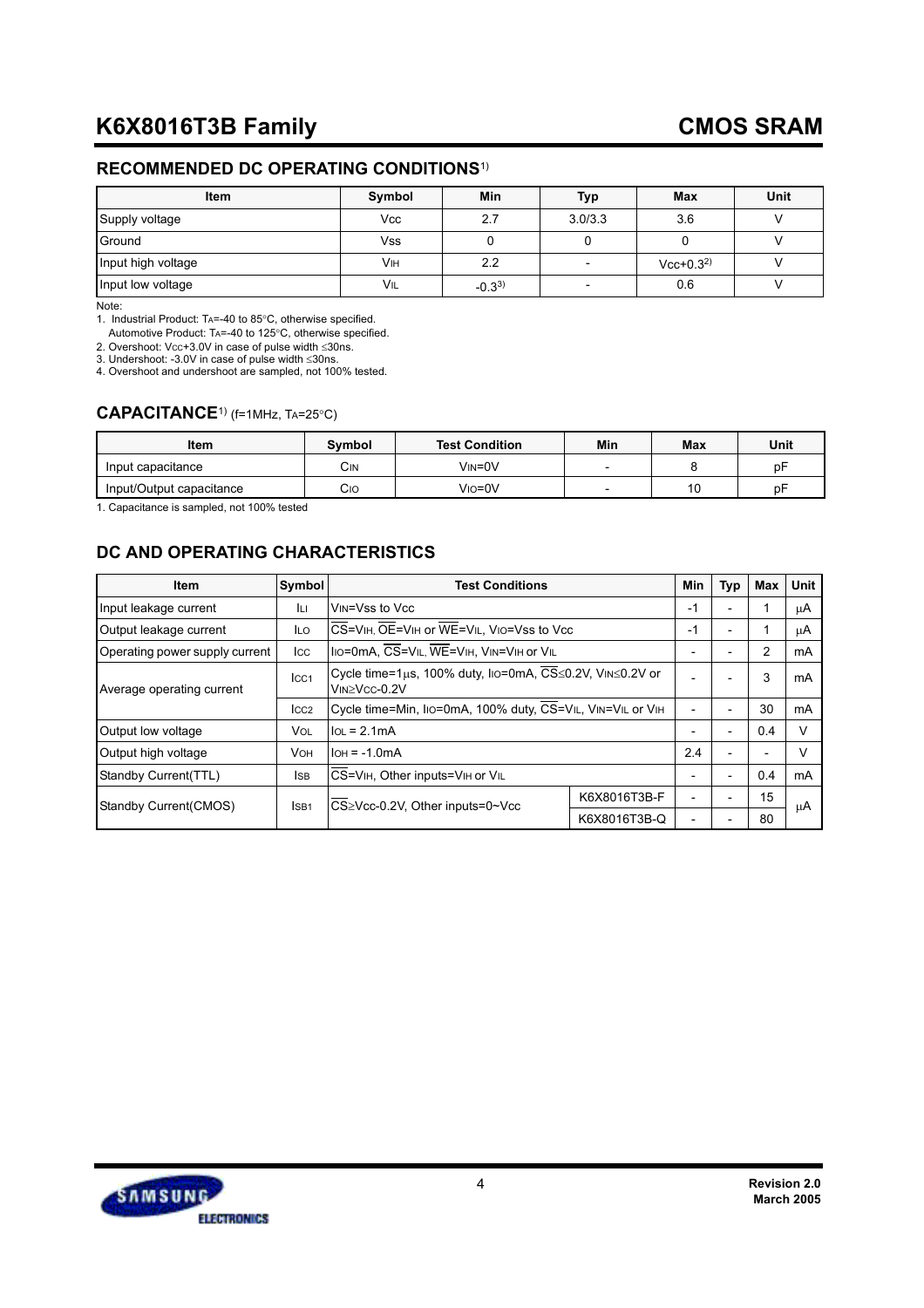## **CMOS SRAM**

### **AC OPERATING CONDITIONS**

**TEST CONDITIONS**(Test Load and Input/Output Reference) Input pulse level: 0.4 to 2.2V Input rising and falling time: 5ns Input and output reference voltage:1.5V Output load(see right): CL=100pF+1TTL CL=50pF+1TTL



1.Including scope and jig capacitance

### AC CHARACTERISTICS (Vcc=2.7~3.6V, Industrial product:TA=-40 to 85°C, Automotive product:TA=-40 to 125°C)

|       |                                                                        |                  |                          |                          | <b>Speed Bins</b>        |                          |              |
|-------|------------------------------------------------------------------------|------------------|--------------------------|--------------------------|--------------------------|--------------------------|--------------|
|       | <b>Parameter List</b>                                                  |                  |                          | $55ns$ <sup>1)</sup>     |                          | 70ns                     | <b>Units</b> |
|       |                                                                        |                  | Min                      | <b>Max</b>               | Min                      | Max                      |              |
|       | Read cycle time                                                        | t <sub>RC</sub>  | 55                       | $\overline{\phantom{a}}$ | 70                       |                          | ns           |
|       | Address access time                                                    | taa              | $\overline{\phantom{a}}$ | 55                       | $\overline{\phantom{a}}$ | 70                       | ns           |
|       | Chip select to output                                                  | tco              | $\overline{\phantom{a}}$ | 55                       | $\overline{\phantom{a}}$ | 70                       | ns           |
|       | Output enable to valid output                                          | to <sub>E</sub>  | $\qquad \qquad -$        | 25                       | $\overline{\phantom{a}}$ | 35                       | ns           |
|       | Chip select to low-Z output                                            | tLz              | 10                       | $\overline{\phantom{a}}$ | 10                       |                          | ns           |
| Read  | Output enable to low-Z output                                          | to <sub>LZ</sub> | 5                        | $\overline{\phantom{a}}$ | 5                        | $\blacksquare$           | ns           |
|       | $\overline{\text{LB}}$ , $\overline{\text{UB}}$ enable to low-Z output | t <sub>BLZ</sub> | 5                        | $\overline{\phantom{a}}$ | 5                        |                          | ns           |
|       | Chip disable to high-Z output                                          | t <sub>HZ</sub>  | $\mathbf 0$              | 20                       | $\mathbf 0$              | 25                       | ns           |
|       | Output Disable to High-Z Output                                        | to <sub>Hz</sub> | 0                        | 20                       | $\mathbf 0$              | 25                       | ns           |
|       | Output hold from address change                                        | to <sub>H</sub>  | 10                       | $\overline{\phantom{a}}$ | 10                       |                          | ns           |
|       | LB, UB valid to data output                                            | tba              | $\overline{\phantom{a}}$ | 25                       | $\overline{\phantom{a}}$ | 35                       | ns           |
|       | UB, LB disable to high-Z output                                        | t <sub>BHZ</sub> | 0                        | 20                       | $\mathbf 0$              | 25                       | ns           |
|       | Write cycle time                                                       | twc              | 55                       | $\overline{\phantom{a}}$ | 70                       |                          | ns           |
|       | Chip select to end of write                                            | tcw              | 45                       | $\overline{\phantom{a}}$ | 60                       |                          | ns           |
|       | Address set-up time                                                    | tas              | $\mathbf 0$              | $\overline{\phantom{a}}$ | $\mathbf 0$              | $\overline{\phantom{a}}$ | ns           |
|       | Address valid to end of write                                          | taw              | 45                       | $\overline{\phantom{a}}$ | 60                       | $\overline{\phantom{a}}$ | ns           |
|       | Write pulse width                                                      | twp              | 40                       | $\overline{\phantom{a}}$ | 55                       | $\overline{\phantom{a}}$ | ns           |
| Write | Write recovery time                                                    | tw <sub>R</sub>  | 0                        |                          | 0                        |                          | ns           |
|       | Write to output high-Z                                                 | twHZ             | $\Omega$                 | 20                       | $\Omega$                 | 25                       | ns           |
|       | Data to write time overlap                                             | t <sub>D</sub> w | 20                       | $\overline{\phantom{a}}$ | 30                       | $\overline{\phantom{a}}$ | ns           |
|       | Data hold from write time                                              | t <sub>DH</sub>  | $\mathbf 0$              | $\overline{\phantom{a}}$ | $\Omega$                 |                          | ns           |
|       | End write to output low-Z                                              | tow              | 5                        | $\overline{\phantom{a}}$ | 5                        | $\overline{\phantom{a}}$ | ns           |
|       | LB, UB valid to end of write                                           | t <sub>BW</sub>  | 45                       | $\overline{\phantom{a}}$ | 60                       | $\overline{\phantom{a}}$ | ns           |

1. Voltage range is 3.0V~3.6V for industrial product.

### **DATA RETENTION CHARACTERISTICS**

| Item                       | Symbol                | <b>Test Condition</b>       | Min          | <b>Typ</b> | Max                      | Unit |    |
|----------------------------|-----------------------|-----------------------------|--------------|------------|--------------------------|------|----|
| Vcc for data retention     | <b>V<sub>DR</sub></b> | CS≥Vcc-0.2V                 |              | 1.5        | $\overline{\phantom{0}}$ | 3.6  |    |
| Data retention current     | <b>IDR</b>            | Vcc=3.0V, CS≥Vcc-0.2V       | K6X8016T3B-F |            |                          | 15   | μA |
|                            |                       |                             | K6X8016T3B-Q |            |                          | 80   |    |
| Data retention set-up time | ts <sub>DR</sub>      | See data retention waveform |              |            |                          | -    | ms |
| Recovery time              | t <sub>RDR</sub>      |                             | 5            |            |                          |      |    |

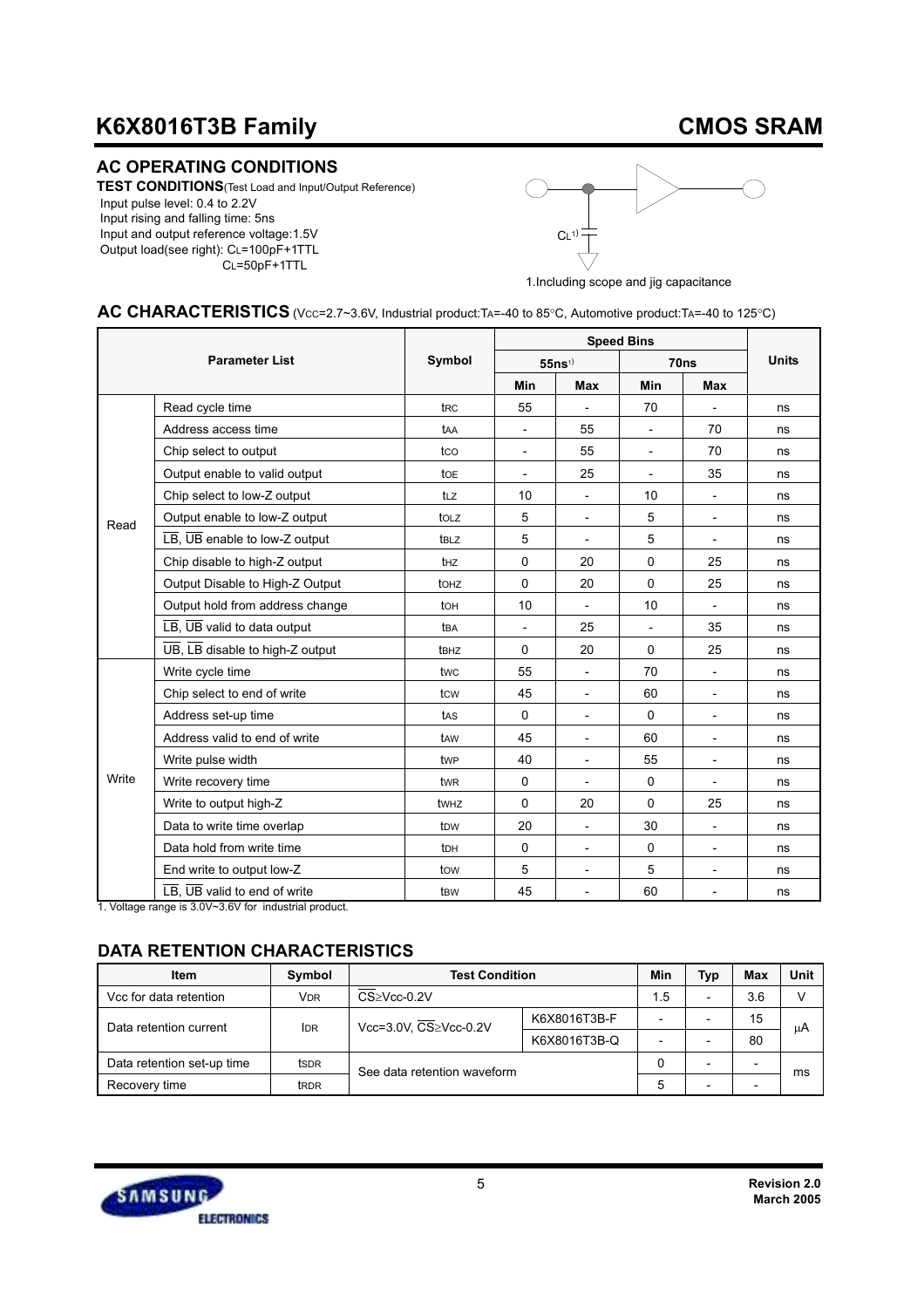### **TIMING DIAGRAMS**

**TIMING WAVEFORM OF READ CYCLE(1)** (Address Controlled, CS=OE=VIL, WE=VIH, UB or/and LB=VIL)



#### **TIMING WAVEFORM OF READ CYCLE(2) (WE=VIH)**



**NOTES** (READ CYCLE)

1. tHZ and tOHZ are defined as the time at which the outputs achieve the open circuit conditions and are not referenced to output voltage levels.

2. At any given temperature and voltage condition, tHZ(Max.) is less than tLZ(Min.) both for a given device and from device to device interconnection.

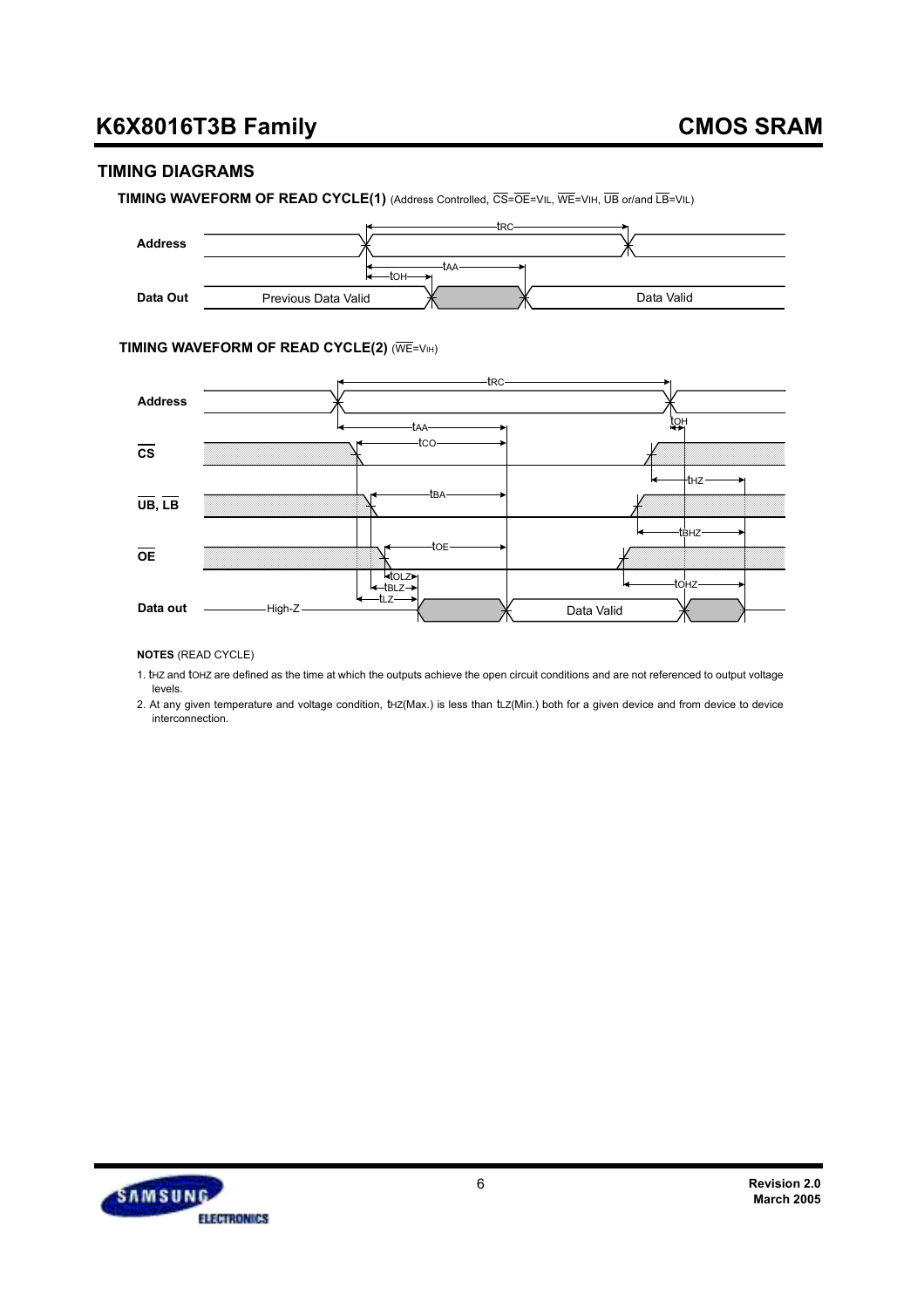## **CMOS SRAM**

#### **TIMING WAVEFORM OF WRITE CYCLE(1)** (WE Controlled)



#### **TIMING WAVEFORM OF WRITE CYCLE(2) (CS Controlled)**



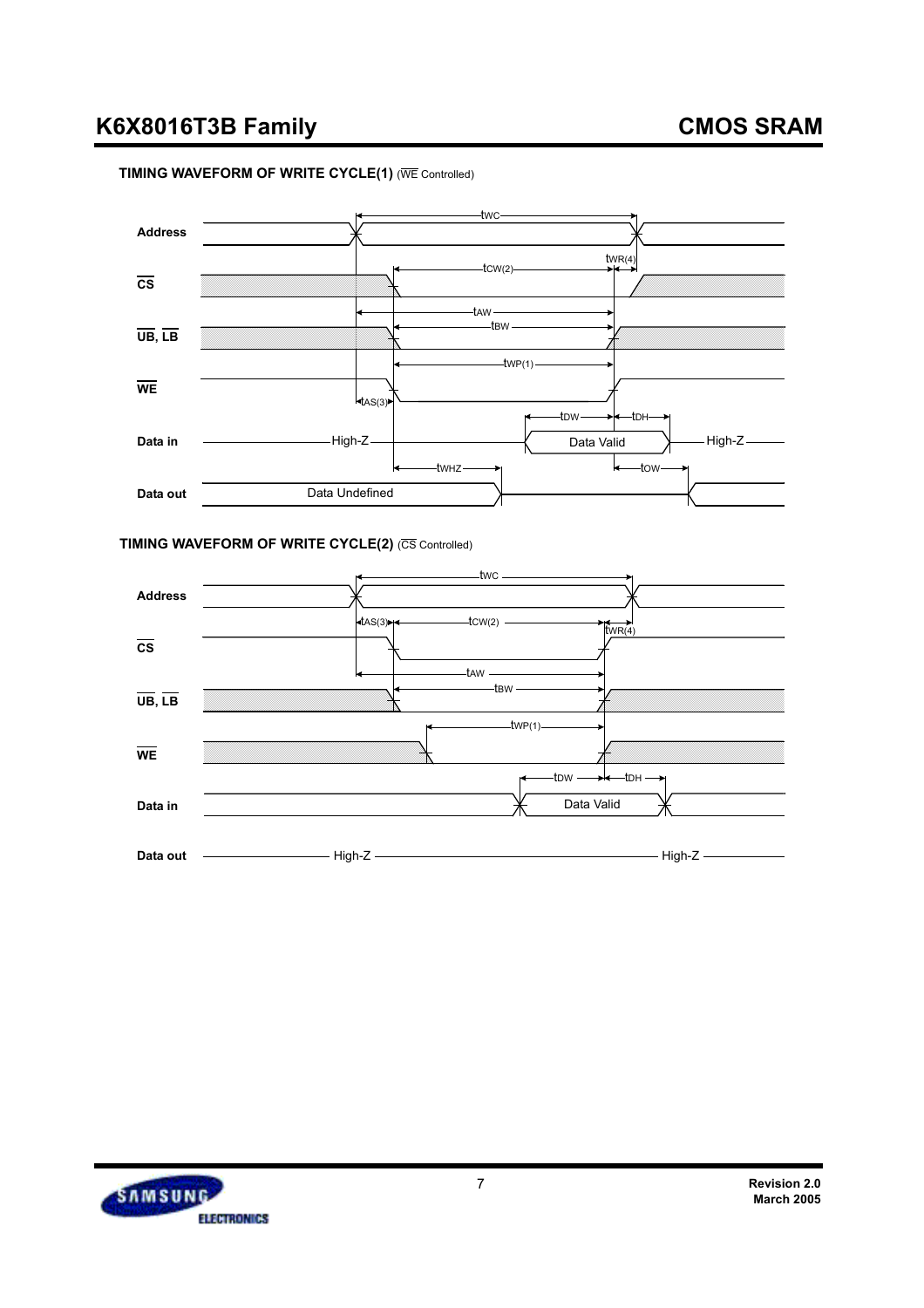#### **TIMING WAVEFORM OF WRITE CYCLE(3)** (UB, LB Controlled)



**NOTES** (WRITE CYCLE)

1. A write occurs during the overlap(twp) of low  $\overline{CS}$  and low  $\overline{WE}$ . A write begins when  $\overline{CS}$  goes low and  $\overline{WE}$  goes low with asserting  $\overline{UB}$ or LB for single byte operation or simultaneously asserting UB and LB for double byte operation. A write ends at the earliest transition when  $\overline{\text{CS}}$  goes high and  $\overline{\text{WE}}$  goes high. The twe is measured from the beginning of write to the end of write.

2. tcw is measured from the CS going low to the end of write.<br>3. tas is measured from the address valid to the beginning of write.

4. twe is measured from the end of write to the address change. twe applied in case a write ends as  $\overline{CS}$  or  $\overline{WE}$  going high.

### **DATA RETENTION WAVE FORM**

#### **CS controlled**